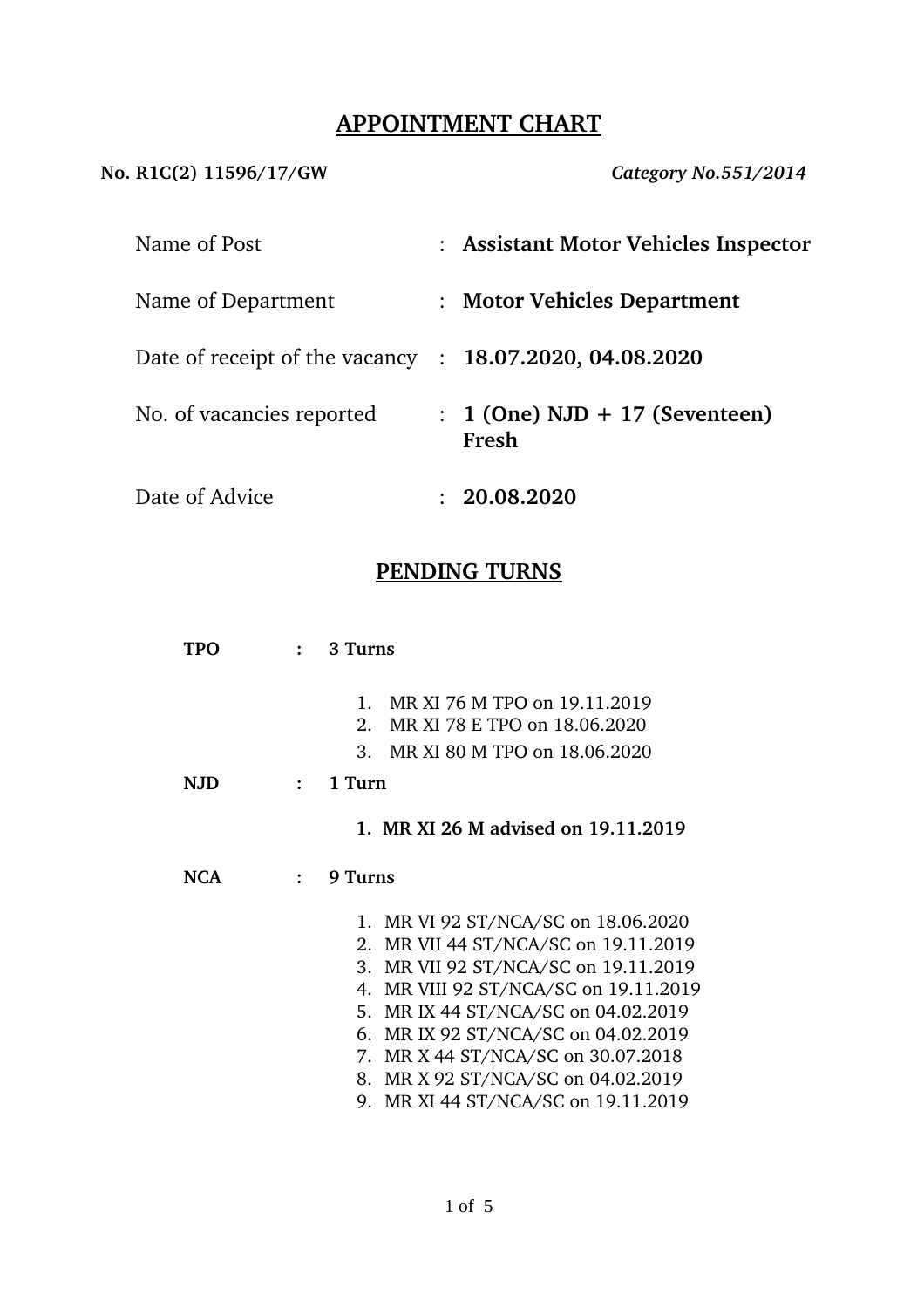# **MAIN ROTATION STANDS AT MR XI 81 OC AND TO BE CONTINUED FROM MR XI 82 E/T/B**

| Sl.<br>No.     | <b>Name and Address</b>                                                                          | Rank No.                 | Community                 | <b>Rotation as approved</b><br>by the Commission                                                           | Remarks   |
|----------------|--------------------------------------------------------------------------------------------------|--------------------------|---------------------------|------------------------------------------------------------------------------------------------------------|-----------|
| $\mathbf{1}$   | <b>MOHAMMED KAVIRAJ</b><br><b>ABDULKADER</b><br>JEEVA, ANAPPARA<br>PATHANAMTHITTA<br>689645      | $R - 340$                | ISLAM -<br><b>MUSLIM</b>  | MR XI 76 M TPO on<br>19.11.2019 now<br>satisfied                                                           | <b>BC</b> |
| $\overline{2}$ | <b>ANOOP AKSON</b><br><b>SREE PADMAM</b><br><b>MEENADU</b><br>NEDUNGOLAM<br>KOLLAM 691334        | $R - 294$                | HINDU -<br><b>EZHAVA</b>  | <b>MR XI 87 OC</b>                                                                                         | <b>OC</b> |
| 3              | <b>SHUKOOR M</b><br>CHIRAYIL PUTHEN VEEDU<br>NJARACKAL<br>ANCHALUMMOODU<br><b>KOLLAM 691601</b>  | $R - 344$                | ISLAM -<br><b>MUSLIM</b>  | MR XI 80 M TPO on<br>18.06.2020 now<br>satisfied                                                           | <b>BC</b> |
| $\overline{4}$ | ANANDA GOPAL R<br>TC 31/1076,<br>THOPPIL BUNGLOW<br><b>PETTAH</b><br><b>THIRUVANANTHAPURAM</b>   | $R - 297$                | HINDU -<br><b>EZHAVA</b>  | <b>MR XI 91 OC</b>                                                                                         | <b>OC</b> |
| 5              | <b>SAJEESH M</b><br><b>MEYYAT</b><br>PAINGOTTUPURAM<br><b>KUNNAMANGALAM</b><br>KOZHIKODE- 673571 | $R - 291$                | $\left( \cdot \right)$    | <b>MR XI 83 OC</b>                                                                                         | <b>OC</b> |
| 6              | <b>ANEESH MON KV</b><br>KOTTUTHURUTHY<br>KAVALIKKARA,<br>CHANGANACHERRY<br>KOTTAYAM 686101       | $R - 18$<br>$(S/L - SC)$ | $SC -$<br><b>CHERAMAR</b> | MR XI 84 SC/NCA<br>Compensation to MR VI<br>92 ST/NCA/SC on<br>18.06.2020 now<br>satisfied/No<br>ST/NCA/SC | <b>BC</b> |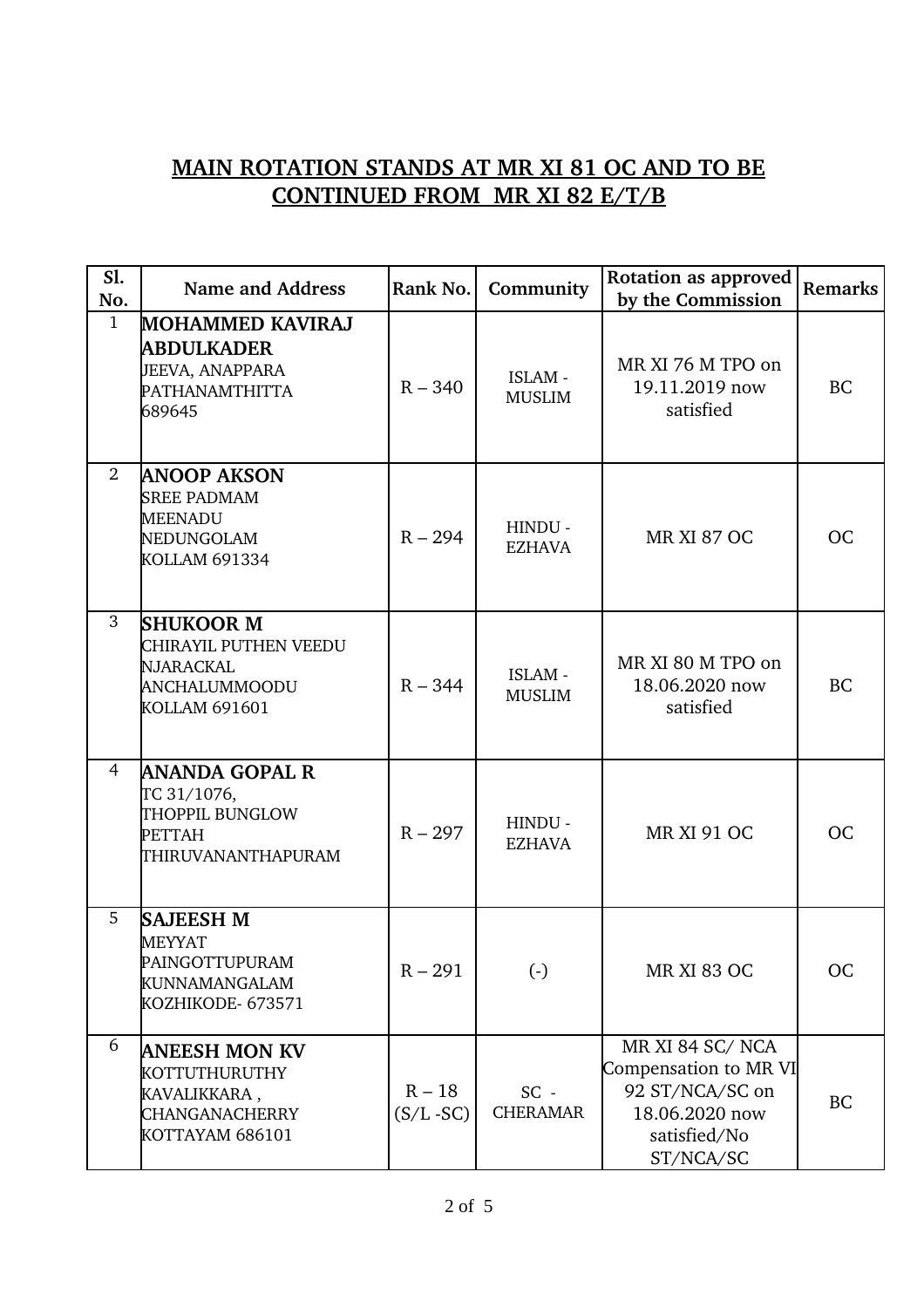| Sl.<br>No.     | <b>Name and Address</b>                                                                                           | Rank No.  | Community                       | Rotation as approved<br>by the Commission                                   | Remarks   |  |  |
|----------------|-------------------------------------------------------------------------------------------------------------------|-----------|---------------------------------|-----------------------------------------------------------------------------|-----------|--|--|
| $\overline{7}$ | <b>SUNIL RAJ S</b><br>POURNAMI<br>MOOZHIYIL,<br>KARAYALATHUKONAM,<br>VENKODE POST<br>THIRUVANANTHAPURAM<br>695028 | $R - 293$ | $\left( -\right)$               | <b>MR XI 85 OC</b>                                                          | <b>OC</b> |  |  |
|                |                                                                                                                   |           | MR XI 86 M TPO to keep 50% rule |                                                                             |           |  |  |
| 8              | <b>PRASANTH P</b><br>PRASANTHI<br>PAZHAYANGADI PO<br><b>KANNUR 670303</b>                                         | $R - 302$ | HINDU -<br><b>THIYYA</b>        | MR XI 78 E TPO on<br>18.06.2020 now<br>satisfied                            | <b>BC</b> |  |  |
|                | MR XI 88 E TPO to keep 50% rule                                                                                   |           |                                 |                                                                             |           |  |  |
| 9              | <b>SALEESH M</b><br><b>MELEPPAT HOUSE</b><br>RANGATOOR,<br>NADUVATTAM POST<br>MALAPPURAM 679571                   | $R - 295$ | $(-)$                           | <b>MR XI 89 OC</b>                                                          | <b>OC</b> |  |  |
|                | MR XI 90 OBC TPO to keep 50% rule                                                                                 |           |                                 |                                                                             |           |  |  |
| 10             | <b>CHANDRALAL C</b><br><b>JOJI NIVAS</b><br>PONJIKKARA,<br>THIRUMALA WARD<br>ALAPPUZHA 688011                     | $R - 303$ | HINDU -<br><b>EZHAVA</b>        | <b>MR XI 82 E</b>                                                           | <b>BC</b> |  |  |
| 11             | <b>SHAJU A</b><br>PALLIYUDE KIZHAKKATHIL<br>PADA NORTH,<br><b>KARUNAGAPPALLY</b><br><b>KOLLAM 690518</b>          | $R - 347$ | ISLAM -<br><b>MUSLIM</b>        | NJD Compensation to<br>MR XI 26 M advised on<br>19.11.2019 now<br>satisfied | <b>BC</b> |  |  |
| 12             | <b>SHANAVAS A</b><br>PUTHENKADA VEEDU<br>CHADAYAMANGALAM<br>ELAMPAZHANNOOR PO,<br>KOLLAM 691534                   | $R - 358$ | ISLAM -<br><b>MUSLIM</b>        | MR XI 86 M TPO on<br>20.08.2020 now<br>satisfied                            | <b>BC</b> |  |  |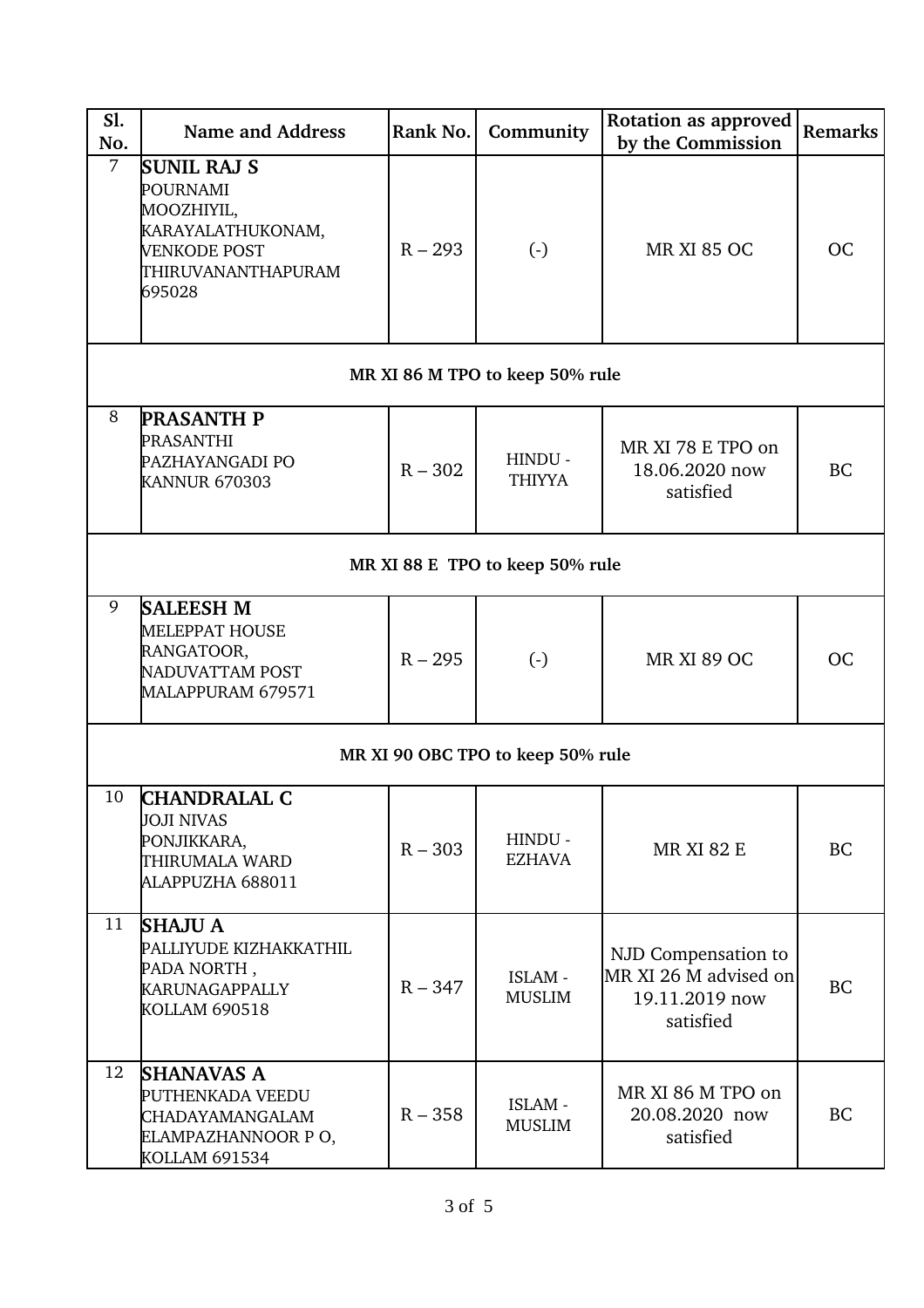| Sl.<br>No.                          | <b>Name and Address</b>                                                                                                                  | Rank No.                  | Community                | Rotation as approved<br>by the Commission          | Remarks   |  |  |
|-------------------------------------|------------------------------------------------------------------------------------------------------------------------------------------|---------------------------|--------------------------|----------------------------------------------------|-----------|--|--|
| 13                                  | <b>ARUN T PRASAD</b><br>THAYIL HOUSE<br>MURINGELIPARAMBIL,<br>CHITHRAPUZHA<br><b>IRUMPANAM P O</b><br>ERNAKULAM 682309                   | $R - 306$                 | HINDU -<br><b>EZHAVA</b> | MR XI 88 E TPO on<br>20.08.2020 now<br>satisfied   | <b>BC</b> |  |  |
| 14                                  | <b>GIREESH</b><br><b>PAVITHRALAYAM</b><br><b>KARTHIKA HOUSE</b><br>NEAR KANNOTH UP SCHOOL<br><b>KEEZHARIYUR POST</b><br>KOZHIKODE 673307 | $R - 310$                 | <b>OBC</b> - VANIYAN     | MR XI 90 OBC TPO on<br>20.08.2020 now<br>satisfied | <b>BC</b> |  |  |
| 15                                  | <b>SUMESH T A</b><br>THALAKKOTTIL<br><b>KAPPATTUMALA</b><br><b>KAPPATTUMALA POST</b><br>WAYANAD 670644                                   | $R - 18A$<br>$(S/L - SC)$ | <b>SC-PULAYA</b>         | MR XI 92 ST/No<br>ST/NCA/SC                        | <b>BC</b> |  |  |
| 16                                  | <b>RONY JOSE VARGHESE</b><br>CHULLICKAL HOUSE<br>ALISSERY WARD<br>ALAPPUZHA 688001                                                       | $R - 298$                 | $(-)$                    | <b>MR XI 93 OC</b>                                 | OC        |  |  |
| MR XI 94 LC/AI TPO to keep 50% rule |                                                                                                                                          |                           |                          |                                                    |           |  |  |
| 17                                  | <b>UDAYAKUMAR S R</b><br>MANGANDATHIL VEEDU<br><b>KEEZHATTINGAL</b><br>THIRUVANTHAPURAM<br>695101                                        | $R - 300$                 | $(-)$                    | <b>MR XI 95 OC</b>                                 | <b>OC</b> |  |  |
| MR XI 96 M TPO to keep 50% rule     |                                                                                                                                          |                           |                          |                                                    |           |  |  |
| 18                                  | <b>RAJEEV R</b><br><b>INDIRA BHAVAN</b><br>PUTHENTHURA<br>NEENDAKARA<br><b>KOLLAM 691588</b>                                             | $R - 301$                 | $\left( \cdot \right)$   | <b>MR XI 97 OC</b>                                 | <b>OC</b> |  |  |

*Note: Sl.Nos. 2, 4, 8 & 10 are rearranged in the order of merit within the respective community for keeping seniority in the ranked list.*